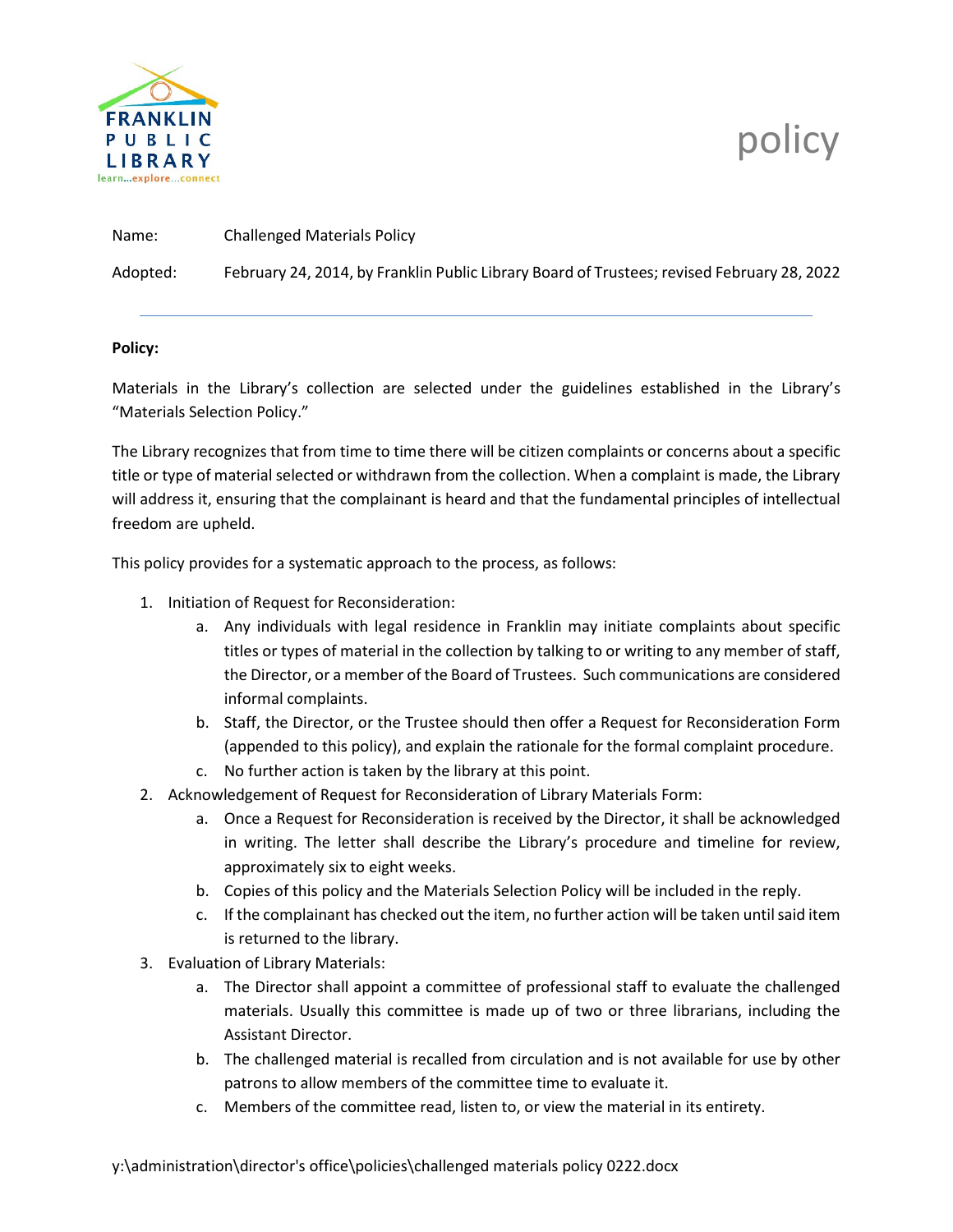- d. Committee members review the material in relationship to the Library's Materials Selection Policy and the rest of the collection. They research what literary critics and reviewers think of the material.
- e. After reaching individual conclusions, the committee meets to discuss the material and recommend one of several actions to the Library Director:
	- i. Retain the challenged material in the collection;
	- ii. Retain the challenged material, but move it to another location; or
	- iii. Withdraw the challenged material.
- f. The Director then evaluates the challenged materials, weighing the factors listed above, and considers the committee's recommendation.
- 4. Notification of Complainant:
	- a. The Director shall write a letter to the complainant stating the decision of the Library, as well as the reasoning behind the decision.
	- b. The letter will include the steps complainant may take if unsatisfied with the decision.
- 5. Notification of the Board of Trustees:
	- a. The Library Board shall be notified by the Director of any formal complaints, usually through the Director's Monthly Report.
- 6. Reconsideration by the Library Board of Trustees:
	- a. If the complainant is not satisfied with the written decision of the Director, he or she may bring the matter to the Board of Trustees.
	- b. To initiate consideration by the Board of Trustees, the complainant must write to the Library Director or President of the Board of Trustees and request that the matter be placed on the agenda of the next regular meeting. The letter must be received at least ten (10) days prior to the next regular meeting of the Board. If received after that time, the matter will be automatically deferred until the succeeding regular meeting.
	- c. The Director or Board President shall acknowledge receipt of the complainant's letter in writing, and shall include the date, time, and place of the meeting at which the matter will be considered.
	- d. Once the Request for Reconsideration is on the agenda, the Board shall decide by a majority vote of the members present whether it wishes to further consider the Request for Reconsideration.
	- e. If the Board votes to consider the matter further, an ad hoc review panel will be selected to evaluate the challenged material, a public hearing is set, and the matter is placed on the agenda for the next regular meeting. If necessary, because of the length or availability of the material in question, the matter may be postponed for one meeting. The challenged material is recalled from circulation and is not available for use by other patrons to allow members of the ad hoc committee time to evaluate it.
	- f. If the Board does not vote to consider the request further, the matter is closed.
- 7. Ad Hoc Review Panel:
	- a. The ad hoc review panel is selected by random drawing of three names from the Library's Board of Trustees. Members of the review panel:
		- i. Read, listen to, or view the material in its entirety;